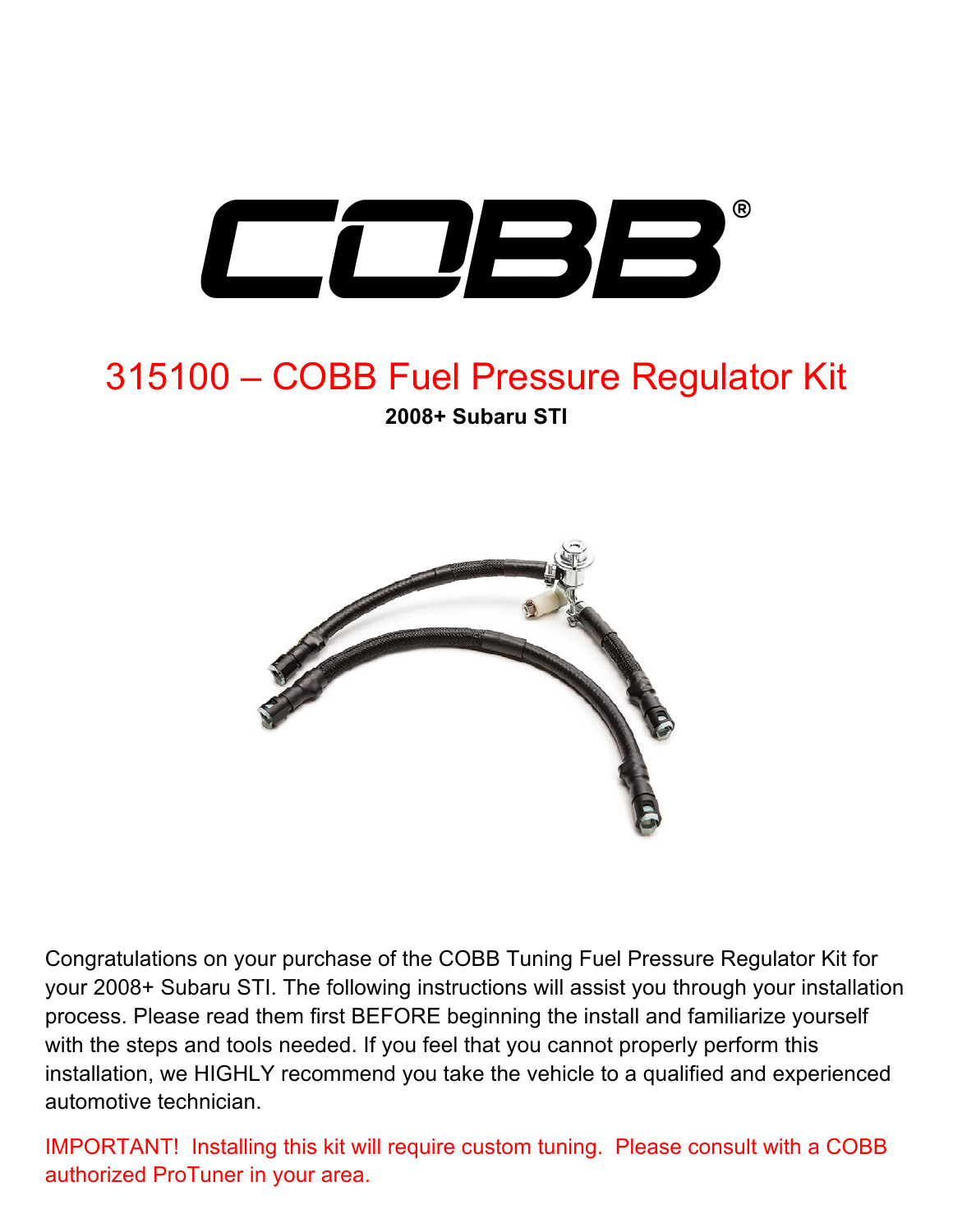

### **Part List**

- 1 x Fuel Pressure Regulator
- 1 x Long Assembled Fuel Line (Feed/Upper Line)
- 1 x Medium Assembled Fuel Line (Return/Lower Line)
- 1 x Small Assembled Fuel Line (Return/Lower Line)
- 1 x Spacer
- 1 x M8x35 Flange Bolt
- 1 x M8 Flange Nut
- 2 x Fuel Injection Hose Clamps
- 1 x Small Zip Tie

#### **Tools Needed**

- 5/16" or 8mm Fuel Line Disconnect Tool (Available at Professional Tool Sources)
- 7mm Nut Driver
- Flat Head Screwdriver
- 10mm Wrench
- 12mm Wrench
- 10mm Socket
- 12mm Socket
- Ratchet
- Pliers
- Diagonal Cutters or Scissors
- Safety Glasses
- Rags
- Silicone Spray or Similar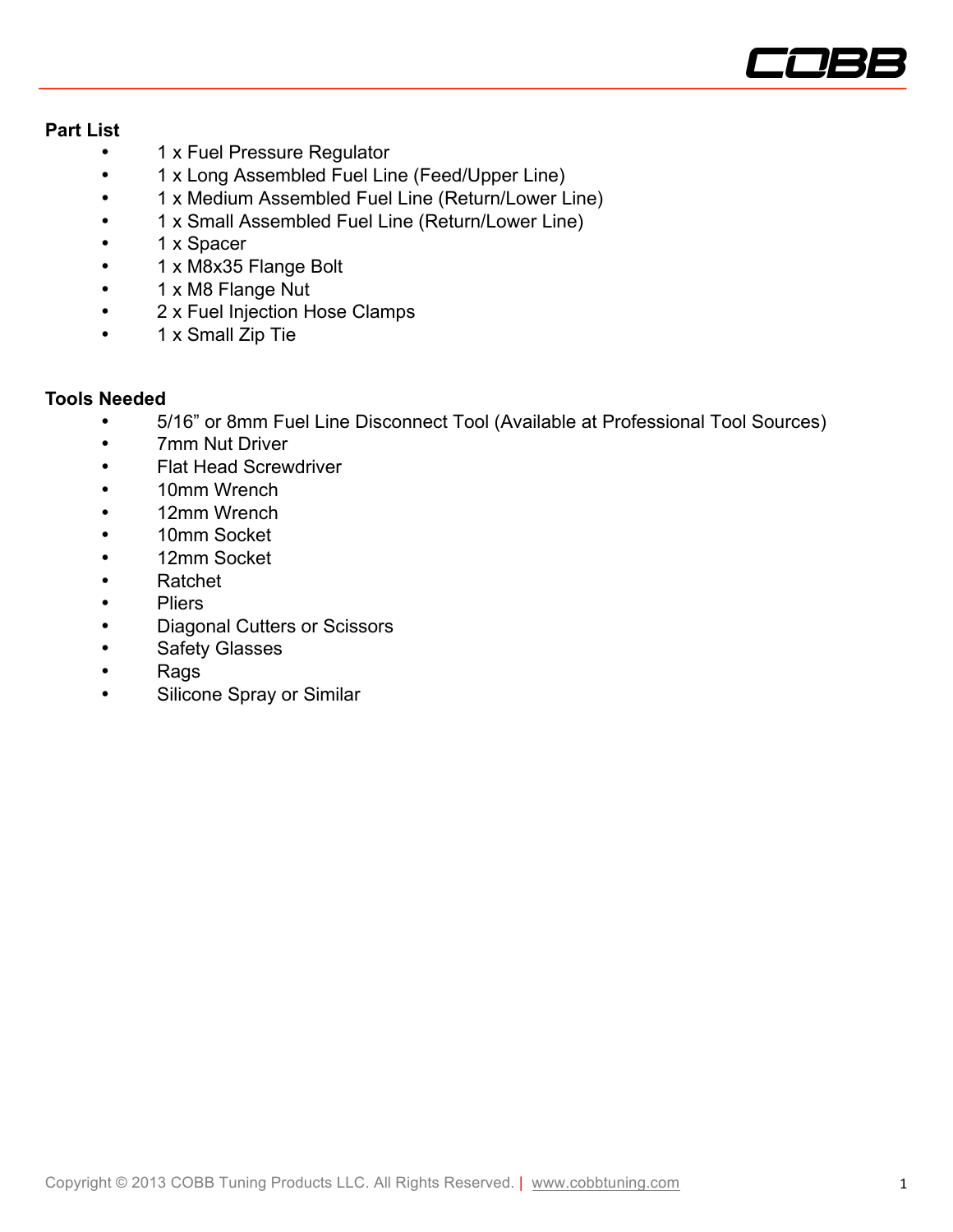

**Important!** Before removing your fuel line, make sure to discharge existing fuel pressure from the system. Failure to do so can result in fire and burns!

#### **Removal of Stock Fuel Lines**

1. If possible, discharge the existing fuel pressure from the system. One potential method is to disable the fuel pump by pulling the fuse on the driver's side of the engine bay (consult the underside of the lid for correct fuse location), then attempt to start the vehicle. Consult the factory service manual for OEM methods.



- 2. Disconnect the vehicle's negative battery terminal with a 10mm wrench or socket. Ensure no alternate sources of spark or flame are present.
- 3. Prepare spill catch rags in case of fuel spills during OEM line removal.
- 4. Remove the factory fuel lines and fuel pressure regulator (FPR) from the fuel rails and feed/return lines using 5/16" or 8mm quick-disconnect fuel line tool (I.E. AST #8028). Removal can be tricky, so please take your time. When done properly, the connectors will easily slide off.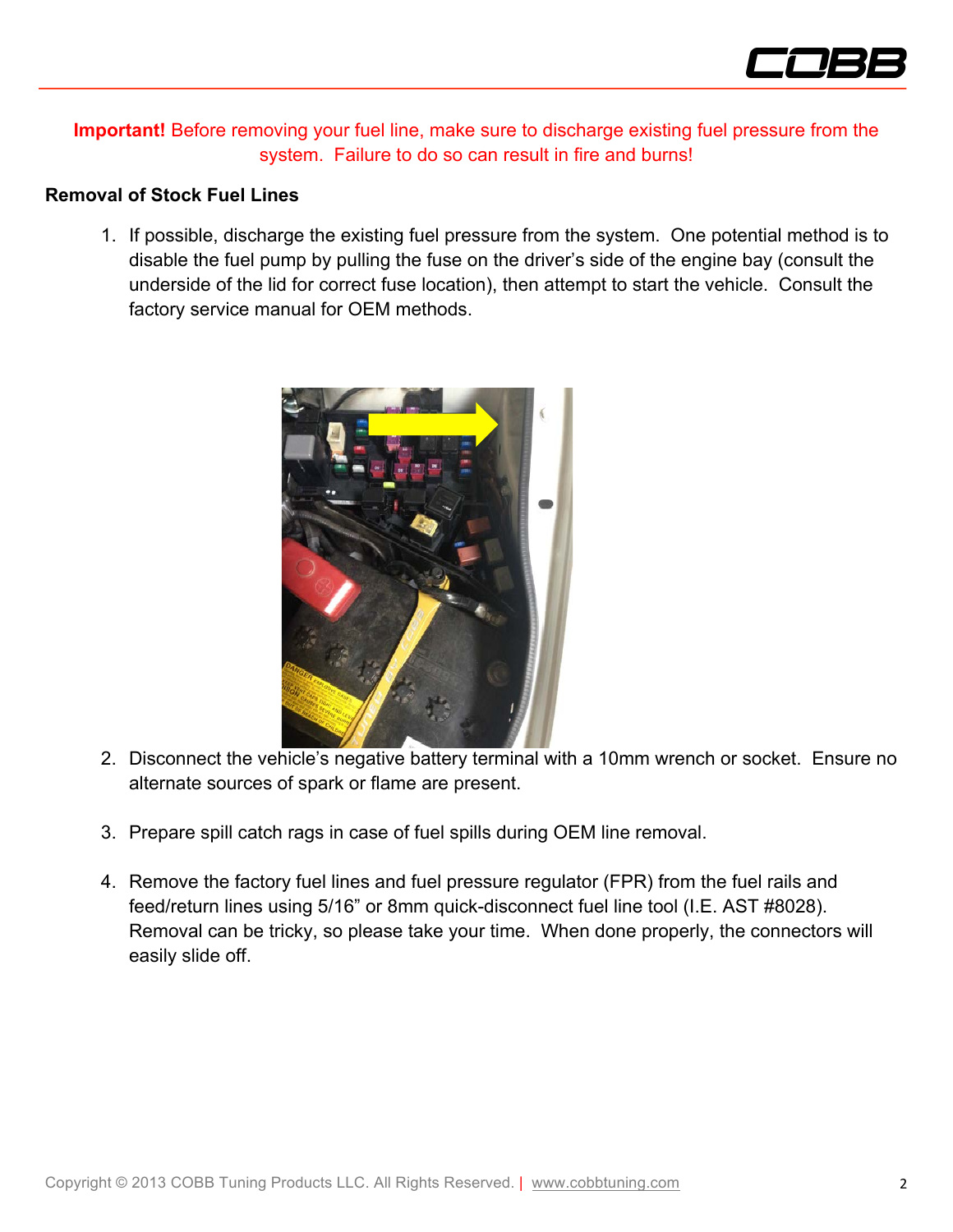





5. Remove the fuel line retainer from the metal bracket using a pair of pliers to pinch the tabs and push it through.



6. Remove the manifold pressure reference from the OEM FPR, and remove the assembly from the engine bay. The factory FPR, dampers and hose assembly is no longer needed. Be careful as excess fuel may continue to drain from the assembly.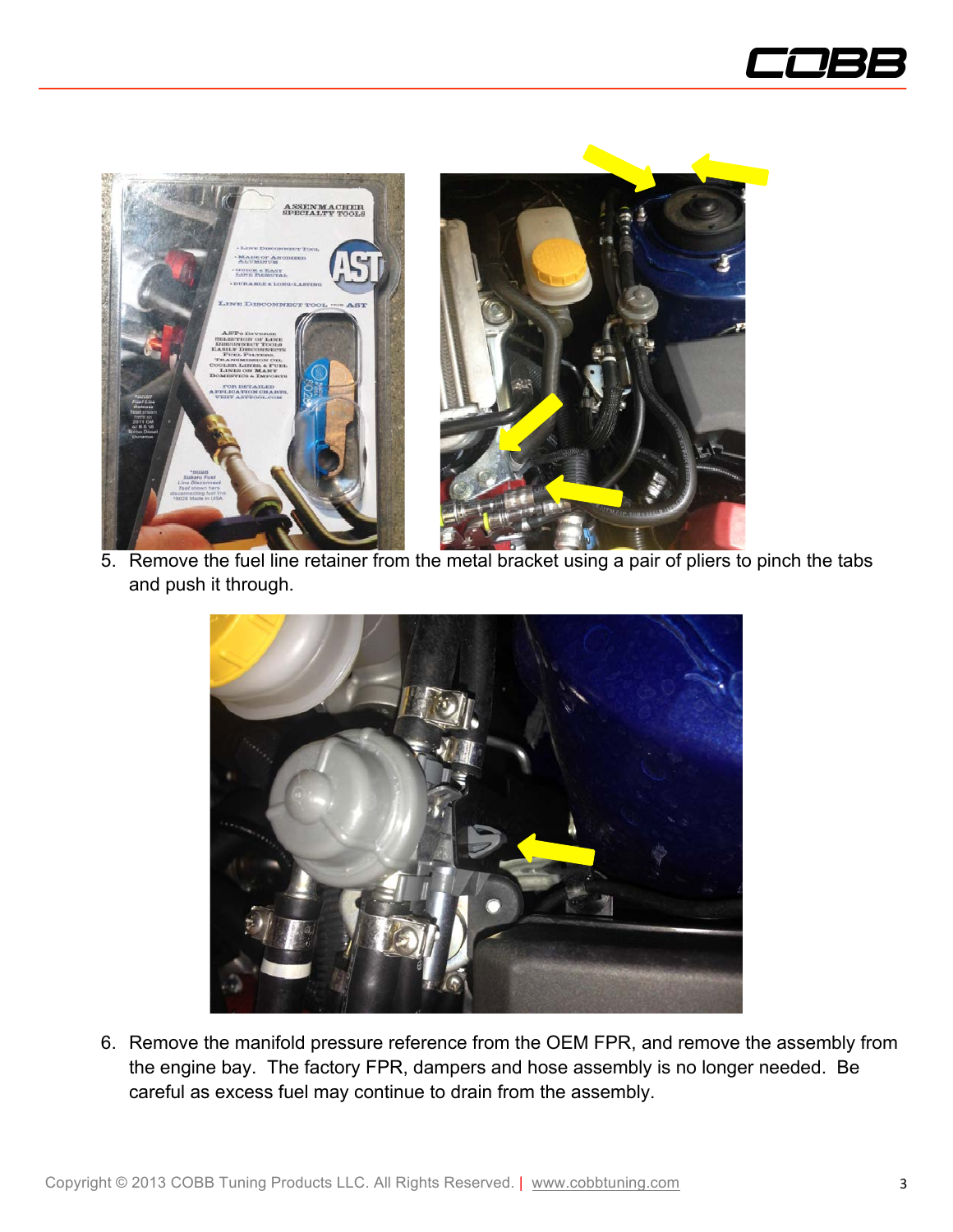

# IMPORTANT! Installing this kit will require custom tuning. Please consult with a COBB authorized Pro-Tuner in your area.

## **Installation of COBB Fuel Pressure Regulator Kit**

- 1. Inspect the new components included with the COBB kit. If anything appears out of place, please contact COBB immediately and do not proceed with the installation.
- 2. Assemble the return line by placing the fuel injection hose clamp and fuel line over the open regulator barb and secure the fuel injection clamp using a 7mm nut driver or flat head screwdriver.



3. To install the new fuel lines, remove the inner white cap from the connector with a pinching motion. Place the clip over the OEM fuel rail or line, "big side" first. Lubricate the new connector or line using silicone spray or similar, then gently slide the connector onto the fuel line until it clicks firmly in place. Note: DO NOT FORCE THE FITTINGS! Proper installation will require very little effort. The black connector and white clip must be oriented in the same direction for the connector to seat. If the connector and metal line are not properly aligned, damage to the connector's inner seals can occur.

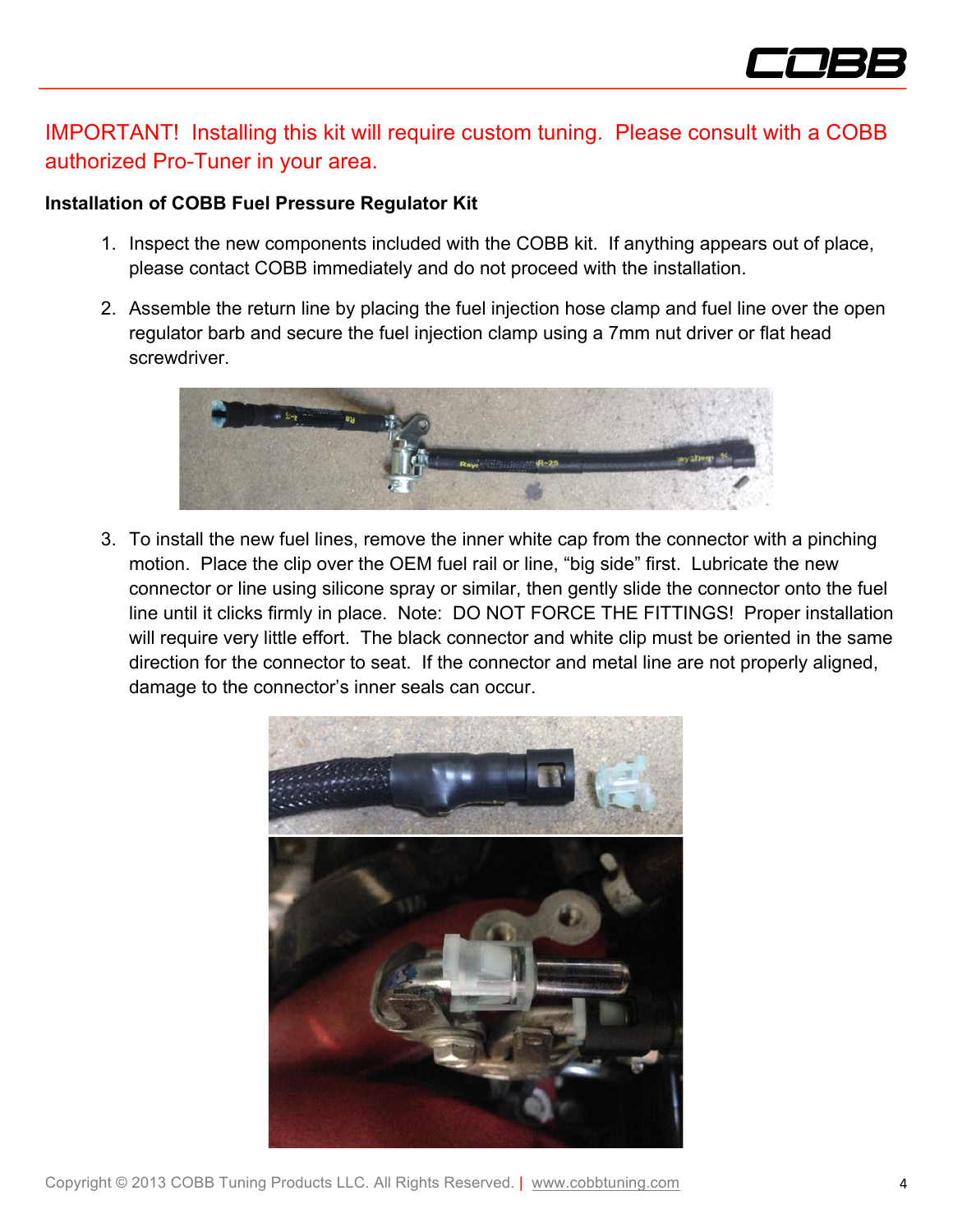

4. Return Line Orientation – The longer section connects to the fuel rails, and the shorter section connects to the firewall. The regulator should be oriented so the vacuum port side is on the bottom and the bracket is sticking up.



5. Secure the regulator to the bracket that held the plastic line retainer as shown using two 12mm wrenches or a 12mm wrench and socket. You may need to slightly bend the bracket towards the driver's side fender if the regulator is touching the bracket at the bottom of the regulator.

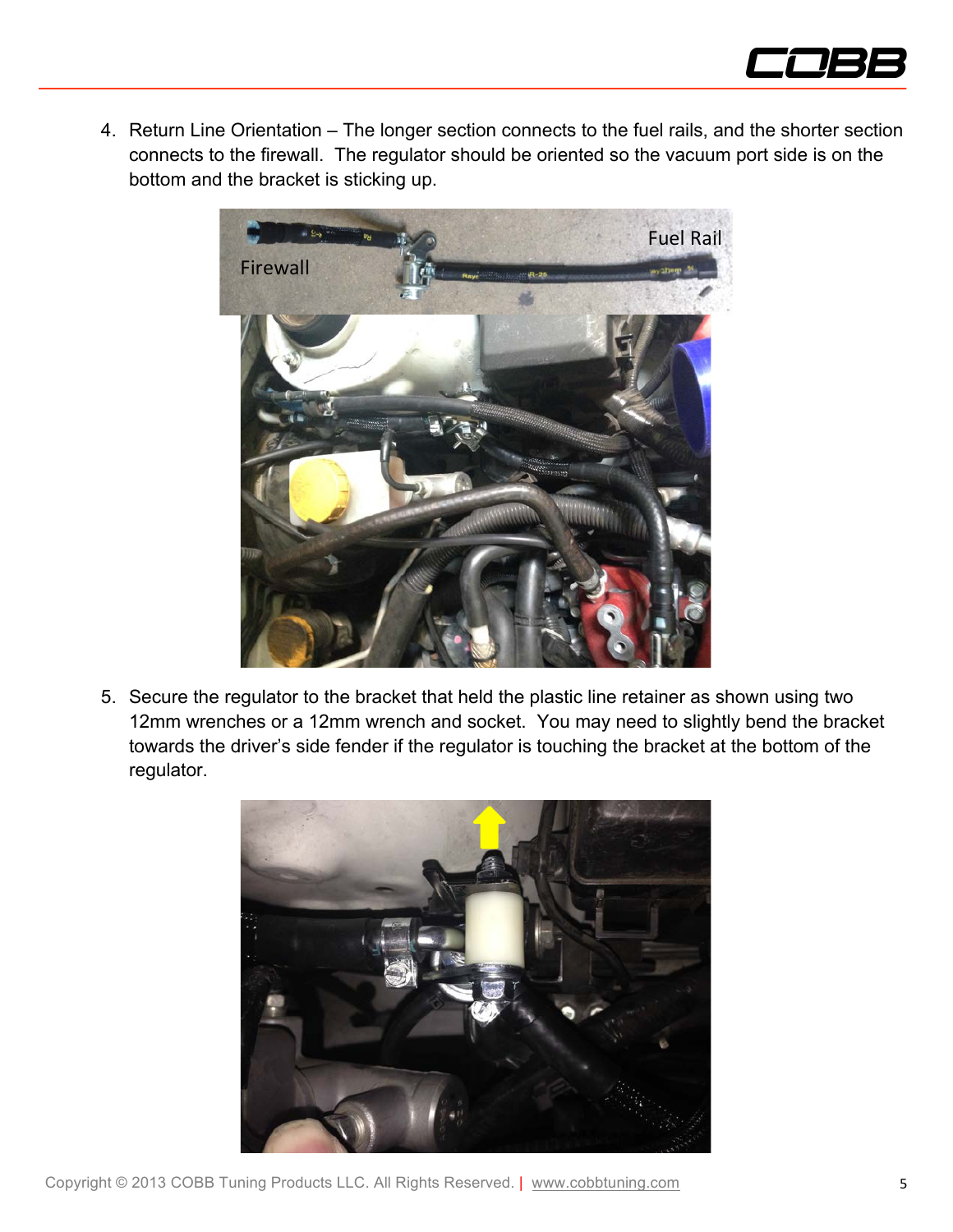

6. Connect the manifold reference hose to the fuel pressure regulator. Secure the hose to the new FPR using the included Zip-Tie or similar clamp to ensure a solid connection.



7. Feed Line Orientation – Install the feed line with the sheath covered section going towards the fuel rails.



8. Once installation is completed, reconnect the negative battery terminal and prime the fuel system by cycling the key between the "OFF" and "RUN" positions at 3-second intervals. 4 or 5 cycles will be adequate to re-pressurize the system. CAREFULLY INSPECT FOR LEAKS AND IMMEDIATELY CORRECT IF ANY ARE FOUND!